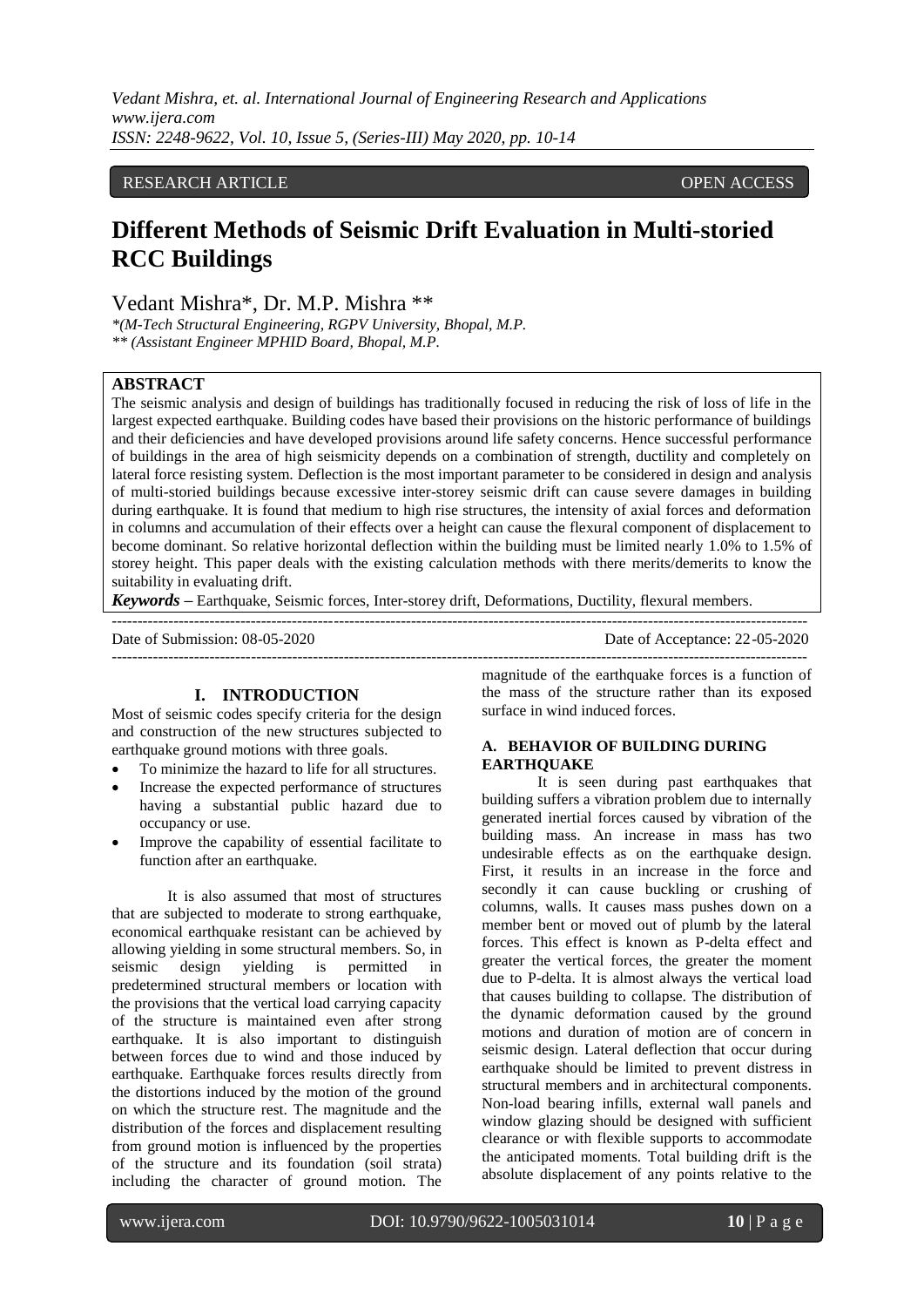base. Adjoining building or adjoining section of the same building may not have identical mode of response and therefore and may have a tendency to pound against one another. So, building separation and joint must be provided to permit adjoining building to respond independently to earthquake ground motions.

## **B. STRUCTURAL RESPONSE**

During earthquake, the base of the structure suddenly moved where as the upper part of the structure will not respond instantaneously and it will lag because of the inertial resistant and flexibility of the structure. The resulting stress and distortion in the building are the same as the base of the structure were to remain stationary, while time varying horizontal forces are applied to the upper part of the building. These forces called inertia forces which is equal to the product of the mass of the structure times the acceleration. We know that the earthquake ground motion is the three dimensional (one vertical and two horizontal) so the structure in general deforms in a three-dimensional manner. Generally, inertia forces generated by the horizontal component of the ground motion required greater consideration for seismic design because adequate resistant to vertical seismic load is provided by the member capacities required for gravity load design. One of the basic goals in design is to distribute yielding through out structure. Distributed yielding dissipates more energy and helps prevents the premature failure of any one element or group of elements. For moment frames it is desirable to have strong columns related to the beams so to help and distribute the formation and plastic hinges throughout the building and prevent storey collapse mechanism.

## **C. IRREGULAR BUILDING**

The impact of irregular parameters in estimating seismic force levels, first introduced in Uniform Building Codes (UBC) in 1973 and further in 1988. Some configuration parameters have been quantified to established the condition of irregularity and specific analytical treatments have been mandated to address these flaws. Typical building configuration deficiencies include an irregular geometry, a weakness in storey, a concentration of mass or a discontinuity in the lateral force resisting system. Vertical irregularities are designed in terms of strength, stiffness, geometry and mass. Although these are evaluated separately and may occur simultaneously. A building that has a tall first storey can be irregular because of soft-storey or a weakstorey or both depending on the stiffness and strength of this storey relative to those above. It is found that the safe and proportion of the building

have a major effect on the distribution of the earthquake forces as they work their way through the building. When a building has irregular feature such as asymmetry in plan and vertical discontinuity, the assumption used for regular features may not apply. But when regular features are unavoidable, special design considerations are required to account for the unusual dynamic characteristics and the load transfer and stress concentration that occur at abrupt changes in structural resistance. Thus, a good designer must visualize the response of the complete structure and to keep in mind that the real forces involved are not static but dynamic and these forces are erratic and repetitive and can cause deformations well behind those determined from the elastic design.

#### **D. DAMAGE CONTROL FEATURES**

It is found during earthquake that the design of a structure in accordance with seismic provisions will not fully ensure against earthquake damages because the horizontal deformations that can be expected during a major earthquake are several times larger than those calculated under design load. Thus, following list of features that can minimize the earthquake damages.

- Provide detail that allow structural moment without damage to non-structural elements. The damages to such items as piping, glass, plaster, veneer, and partition may constitute a major financial loss. We must try to isolate these elements or to accommodate the moment where needed.
- Damages to non-structural partitions can be largely eliminated by providing a detail at the top and sides which will permit relative moment between partitions and at the adjacent structural elements.
- For piping installation, the expansions roofs and flexible joints used to accommodate temperature moment.
- Concrete stairways often seismic damages due to their inhibition of drift between connected floors. This can be provided a slip joint at the lower end of each stairway to eliminate the bracing effects of the stairways or by tying stairway to stairway shear wall.

#### **II. DYNAMIC ANALYSIS**

Symmetrical buildings with uniform mass and stiffness distribution behave in a fairly predictable manners, Where as buildings that are asymmetrical or with areas of discontinuities do not. For such buildings dynamic analysis is used to determine significant response characteristics.

Mostly two method of dynamic analysis is permitted, first one elastic response analysis and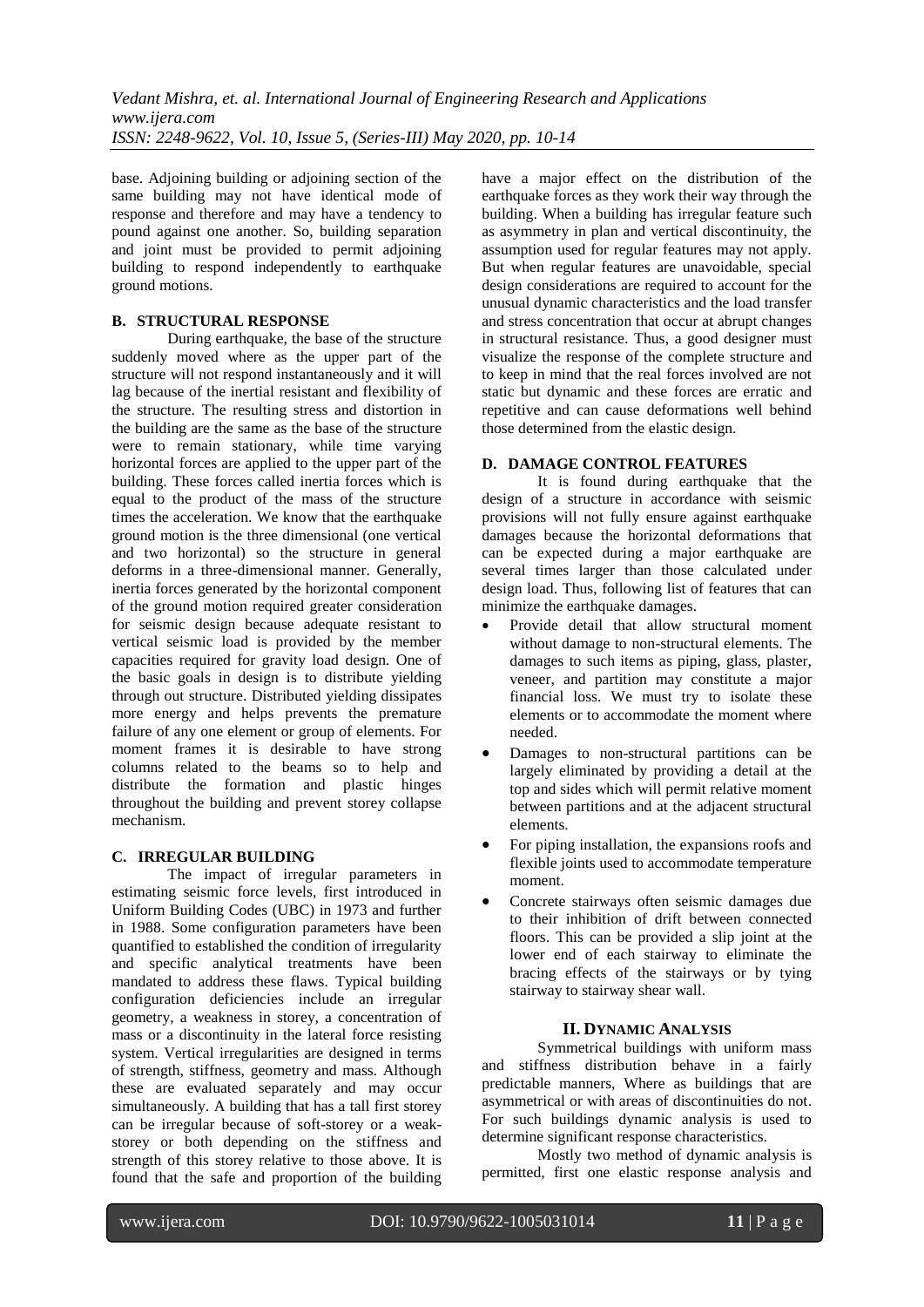second is elastic or inelastic time history analysis. The response spectrum method is preferred in one because it is easier to use. The second one is used if it is important to represent inelastic response characteristics or to incorporate time dependent effects when computing the structures dynamic response. The word spectrum in seismic engineering conveys the idea that the response of the building having a broad range of period is summarized in a single graph. This graph is useful and evaluating different seismic lateral forces. The more superposition or spectral method is useful only for elastic analysis of structure but when the analysis is subjected to uncertainties in the model superposition not applicable. Thus, the actual process of combining the different model contribution is after all a probabilistic technique and in certain cases may not be entirely representative of the actual behavior of the structure. For the time history analysis overcomes these two uncertainties but it also requires a large computational effort. It is not normally employed as an analysis to in practical design of buildings.

#### **A. DEFORMATION COMPATIBILITY**

In the year 1994 north ridge earthquake taught a number of lessons that even in a building with properly designed and detailed lateral system collapse can occur if all structural elements are not capable of deforming with the building during an event. Like wise if certain non-structural elements in the building are not capable of deforming with the building, the resulting following hazard mat threaten life safety or impede egress from the building thus, designing for deformation, compatibility consist of establishing deformation demands and assessing the individual elements and their connections for the capacity to reform. Deformation in building include mostly inter-storey drift but other type of deformation should also be considered as vertical racking of structural framing in eccentrically braced frames, shear distortion of concrete coupling beam including vertical racking of structural bays in dual system.

### **III. CALCULATION METHODS OF INTER-STOREY DRIFTS**

Inter-storey drift of building structure is relative translational displacement between two consecutive floors. The Inter-storey drift is also divided into two parts which include harmful and harmless drift. The harmful Inter-storey drift refers to the drift that can directly make damages to the calculated storey and is induced by deformation of the vertical member of the calculated storey. The harmless Inter-storey drift is caused by the flexural deformation of the vertical members in inferior

member of the storey or the rotation of the inferior flow. It is considered to be harmless to the calculated storey as no internal drift but rigid body deformation occurs. For shear type buildings such a frame structure, the displacement induced by floor rotation is much smaller than the translational displacement so the harmful Inter-storey drift is usually ignored in engineering analysis. However. with the increment of height this rotation effect may be rise up and cannot be ignored. In addition, the inferior floor rotation will be induced large rigid body displacement for shear wall and framed shear wall structures.

The following method describes to evaluate drift.

#### **A. Secant Method:**

One of the first formal provisions for calculation harmful Inter-storey drift of building is giving by Guangdong provincial regulation (JGJ3, 2005) by this code harmful Inter-storey drift can be calculated by

$$
\Delta \tilde{u}_{i} = u_{i} - u_{i-1} - \theta_{i-1} h_{i} = \Delta u_{i} - \theta_{i-1} h_{i} \qquad (3.1)
$$

Where  $\Delta \tilde{u}_i$  denotes harmful inter-storey drift of the ith storey,  $u_i$  and  $u_{i-1}$  refer to the i-th and i-1-th storey horizontal displacement,  $\theta_{i-1}$  is the horizontal displacement angle of the i-1-th store,  $h_i$  is the i-th storey height. This method essentially shows the idea that the harmless inter-storey drift induced by the inferior floor rotation (rigid body rotation) should be subtracted from the total deformation. But in actual practice it is not happen so as a result it may bring some errors and obtain relatively larger harmful inter-storey drift theoretically.

#### **B. Improved Secant Method:**

It is also based on the same principle of secant method, Deng (2008) derived a simple expression of the harmful inter-storey drift based on recursion method denotes as

 $\Delta \tilde{u}_i = \Delta u_i - \Delta u_{i-1}$  (3.2)

This equation can also be obtained directly assuming  $h_{i-1} = h_i$ . By this assumption harmful inter-storey drift us defined as

$$
\widetilde{\theta_i} = \theta_i - \theta_{i-1} = \frac{u_i + u_{i-1}}{h_i} - \frac{u_{i-1} - u_{i-2}}{h_{i-1}} = \frac{\Delta u_i}{h_i} - \frac{\Delta u_{i-1}}{h_{i-1}}
$$
\n(3.3)

This approach provides an easy and convenient way to calculate harmful displacement but it is also producing same error as the first method described above.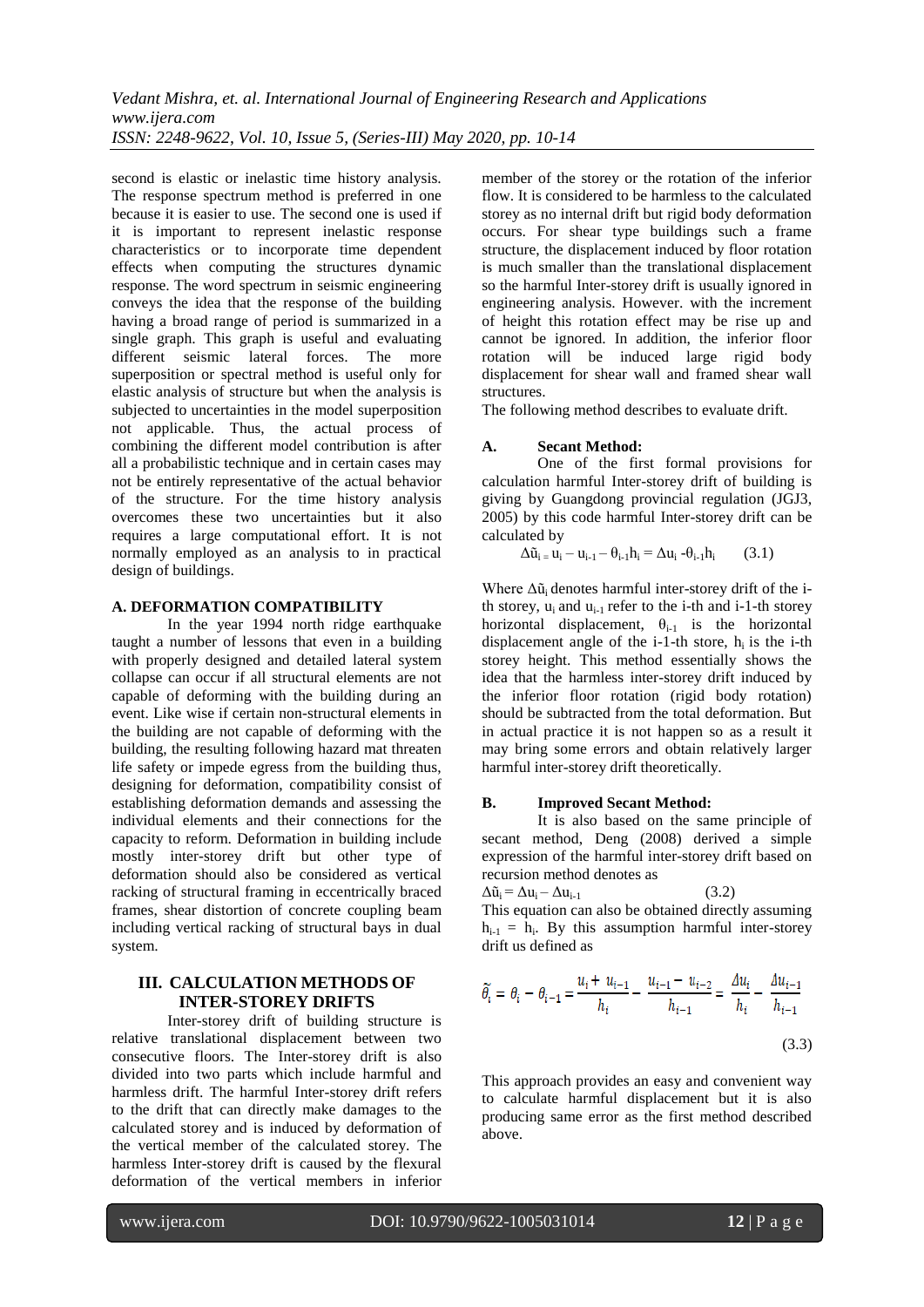#### **C. Tangent method:**

This method replaced  $\theta_{i-1}$  as  $\theta_i$ , the average value of the tangent angle at the bottom end of all vertical members in the whole storey. This tangent angle is much approach to the practical floor rotation than secant angle method. However, the tangent angle is a mean value, which is averaged by deformation of the vertical structural members. It is also proved in practical engineering that the interstorey drift are some time predominated by the deformation of the critical members so it is still need to be further studied for the relationship between the global inter-storey drift and local member deformation.

## **D. Fixing Floor Method:**

In this method when we calculate Δũ, fix the  $i-1$ <sup>th</sup> floor by limiting all the rotation and translational rotation and degree at the bottom ends of all vertical members. And then we can apply the same statically loads at floors behind the i-1th floor as the case without fixing floor. On this principle there is no harmful drift induced by the rotation of inferior floor and the total calculated deformation is considered to be harmful to structures hence we can easily obtain.

$$
\Delta \tilde{u}_i = \Delta u_i \tag{3.4}
$$

This method provides a direct way to calculate harmful inter-storey drift but this also has certain shortcomings. Firstly, this method consumes too much time to get the harmful drift at each storey and needs to build *n* structural model and fix an identical floor at each case. So, it also seems to be complicated in practical analysis, secondly the boundary conditions which are changed when fixing a floor are different from origin model and it can make certain errors. Finally, this method is just suitable for the static analysis cases because in dynamic analysis case it becomes impossible to predict the dynamic load carried by each floor due to the randomness of earthquake.

## **IV. CONCLUSION**

From the above discussion it is very clear that deflection must be limited during earthquake for a number of reasons so, provision of adequate stiffness is important. The low stiffness of moment resisting frames tends to cause high storey drifts (inter-storey deflection) which may lead to unacceptable damages to structural and nonstructural elements. Thus, all the tall structures should consider the effect of drift to avoid the loss of life and property. In this paper we have discussed four methods to know the type of deformations in structure and its evaluation. The secant method shows that the idea of harmless inter-storey drift

should be subtracted from total inter-storey drift, which may lead to some errors. But when we move to improve secant method it provides a relatively simple expressions to avoid the errors introduced by secant angle, the tangent method seems to be much reasonable but the relationship between global interstorey drift and local vertical members deformations needs to be studied. The fourth approach refers to fixing floor method which can directly calculate the harmful inter-storey drift but it is difficult for engineering application and for dynamic analysis of typical structures.

## **REFERENCES**

#### **Journal Papers:**

- [1]. M.P. Mishra. And Dr. S. K. Dubey., Seismic Drift Control in soft storied RCC buildings"<br>International journal of Engineering *International journal of Engineering Research and Applications*  www.ijera.com*ISSN: 2248-9622, Vol. 5, Issue 12, (Part - 2) -December 2015, pp.41-48.*
- [2]. Akira, Wada., 2004, "Damage Control Structures for Strong Earthquake." *Structural Engineering Research Centre, Tokyo Institute of Technology, Yokohama 226-8503, Japan.*
- [3]. Babu, D. L., Vijayakumar, A., and<br>Venkatesh.. 2011. "A Survey of Venkatesh., 2011*,* "A Survey of Methodologies for Seismic Evaluation of<br>Building." Canadian Journal on Building.*" Canadian Journal on Environmental, Construction and Civil Engineering, 2 (5)*
- [4]. M.P. Mishra, Dr. S. K. Dubey "Seismic Drift and Damage Consideration in RCC Multi-Storied Framed Buildings" *International Journal of Engineering Associates* (ISSN: 2320-0804) # 5 / Volume4 Issue 10-October-2015, pp-5-14.
- [5]. M.P. Mishra, Dr. S. K. Dubey "Effects of Drifts in Soft Storied RCC Buildings"- *International Journal of Civil Engineering*  and Technology (IJCIET) -Scopus Indexed-<br>ISSN ONLINE-0976- 6316, volume 8, ISSN ONLINE-0976-Issue8, August 2017, pp 113-120, Article ID IJCIET-08-08-013
- [6]. Rahman, A. Masrur, Ahmed A.A, and Mamum, M.R. (2012), "Drift analysis due to earthquake load on tall structures", *Journal of civil engineering and Construction Technology,* Vol.4(50, 154-159,2012.
- [7]. Manabu, Yoshimura (1999), " Control of Seismic Drift Demand for Reinforced Concrete Buildings with Weak First Stories" *Department of Architecture, Tokyo Metropolitan University, Minamiosawa* 1-1, Hachioji, Tokyo, 192-03, Japan.
- [8]. Teresa, Guevara., Perez, L. (2012), "Soft storey and weak storey in earthquake resistant